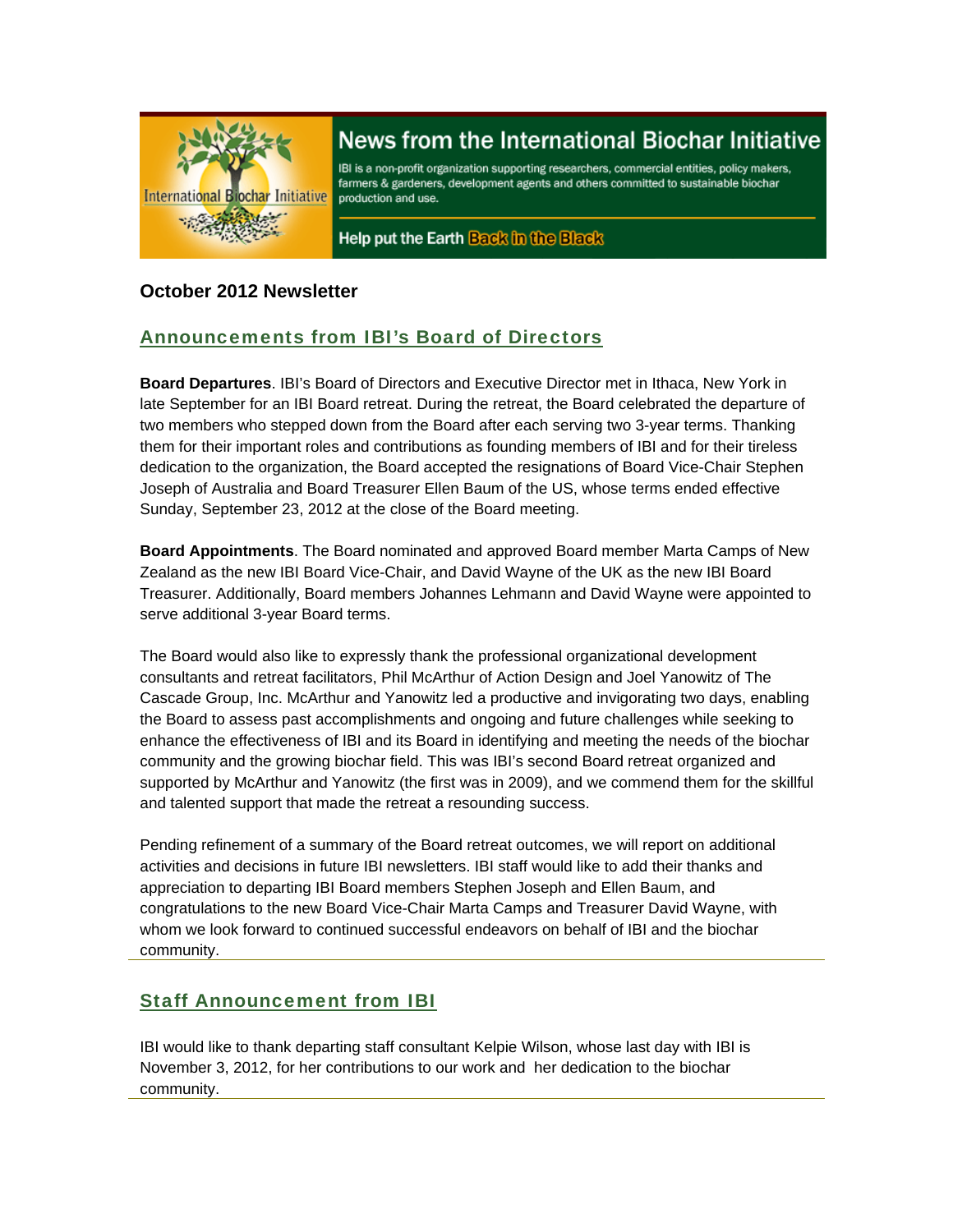# IBI Biochar Sustainability Survey Ranks Highest Priority Needs for Sustainable Biochar Systems

The global biochar community ranks the greatest potential benefits from biochar requiring high priority attention at this time as beneficial soil effects, increased water retention in droughty soils, increased soil stability, biochar effects on plant disease and pest resistance, and biochar's effectiveness in increasing fertilizer efficiency. Additionally, the community ranks the greatest potential risks from biochar to include negative impacts on soil ecosystem species, the cost of biochar technology, and the lack of sustainability monitoring, reporting and verification methodologies. These results are reported in a recent survey conducted by the IBI as part of its efforts to develop global sustainability guidelines for biochar production and utilization.

IBI is releasing some of the results from the recent survey, which asked members of the IBI network to rank the issues that affect the sustainability of biochar systems, prioritize specific biochar systems for sustainability analysis, and identify resources for assessing and monitoring the sustainability of biochar systems.

The survey is part of an open, transparent, public process currently underway by IBI to create international guidelines for the sustainable production and use of biochar. The process began in June 2012 and is projected for completion in May 2013. The resulting IBI Biochar Sustainability Guidelines are intended as a practical tool for biochar users, producers, markets and regulators to assist in monitoring and evaluating the sustainability of existing or proposed biochar systems. IBI is committed to creating a benchmarking tool for biochar system sustainability evaluation that is adaptable to many different regions, feedstocks, technologies, environments and communities, and that will promote continued improvements to biochar systems.

The survey was undertaken in September 2012 and 89 respondents from 29 countries participated. Slightly more than half the respondents were IBI members, and an additional 40% were non-paying subscribers to the IBI newsletter and electronic network. One third of the respondents were academic researchers. The respondents also included consultants, farmers, biochar producers, NGOs and engineers, among others. To see more results, please go to: http://www.biochar-international.org/sustainability; IBI members can login at https://ibi.memberclicks.net/login to see full results and graphs.

### New IBI Business Member: Control Laboratories

Control Laboratories has been in business since 1955 and in 2006 extended their organics testing to include biochar research and testing. The speculation around the promising benefits of biochar sparked their interest to aide in putting actual numbers and data behind the claims. Control Labs has become one of the top biochar testing facilities in the nation with innovative research and unique tests, as well as expertise in **ANALYTICAL CHEMISTS** and **BACTERIOLOGISTS** 

**Control Laboratories**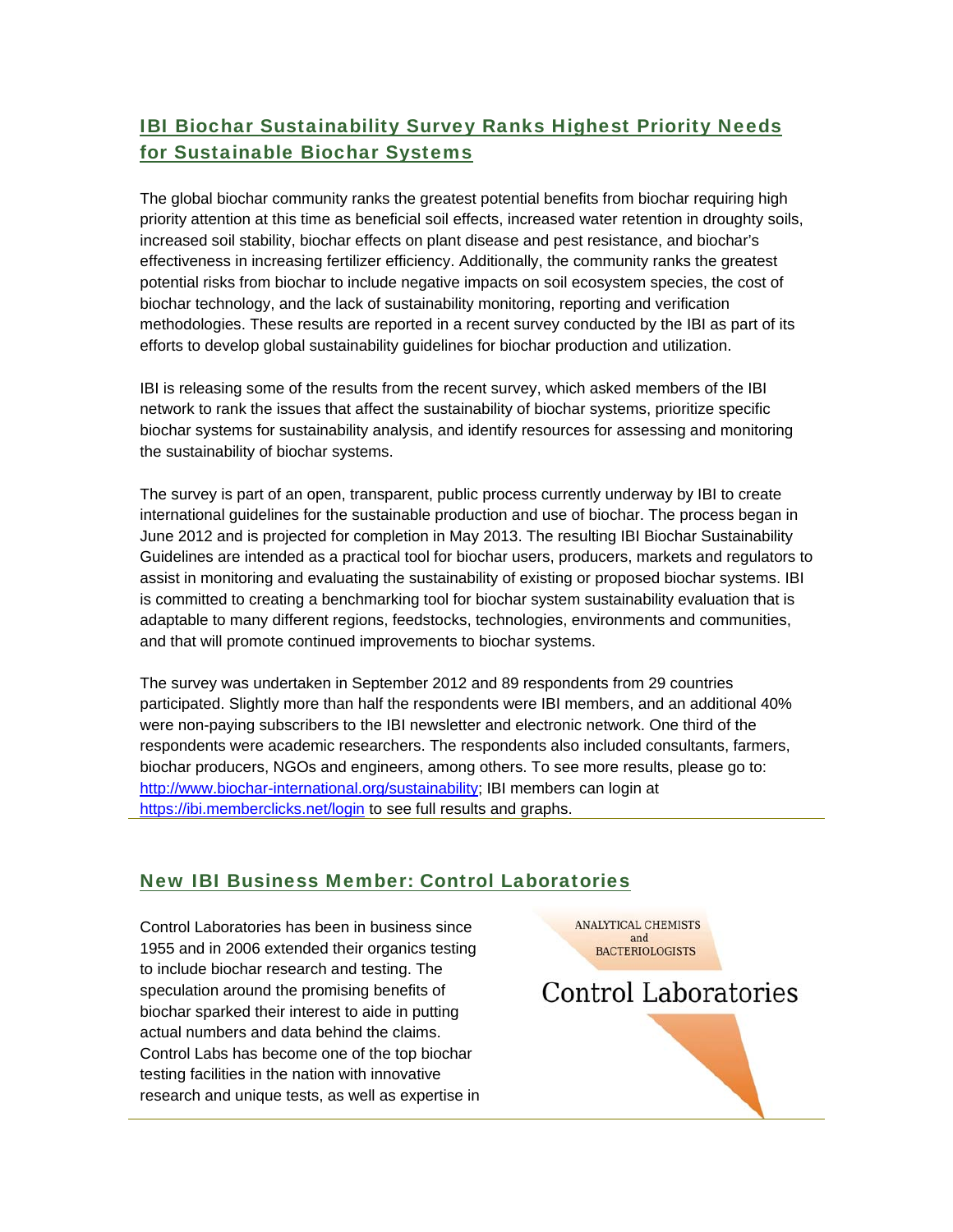the IBI standards. They have developed test packages for all sectors ranging from the producer to consumer to researcher to aide in better understanding the impacts of biochar for its varying applications. They currently offer biochar tests for biomass feedstock assessment, general characteristics, carbon sequestration, plant germination, metal retention, agricultural nutrient retention, pellet fuel, swale formation, potting mix, plant available agricultural related constituents, soil sediment removal, water retention, soil compression, soil shrinkage and many more.

For more information, contact **Frank or Megan or see www.biocharlab.com**; (831) 724-5422.

A listing of all current IBI Business Members can be found on our website. For more information on a membership or to join, please see: http://www.biochar-international.org/join.

# Profile: Rainbow's End Farm--Applying Carbon Expertise to Small Farms

The world of industrial activated carbon may seem completely unrelated to a small farm in the bucolic setting of rural New York state, but Cornelius and Patricia du Plessis have made this connection in a way that they hope will bring benefits to society, abundance to their Rainbow's End Farm, and profits for their small company. Their philosophy can be summed up by the quote on their website from American ecologist Aldo Leopold: "There are two spiritual dangers in not owning a farm. One is the danger of supposing that breakfast comes from the grocery and the other that heat comes from the furnace".

Cornelius du Plessis came to biochar with 30 years experience in industrial engineering and activated carbon. He holds eight US patents in the process and technology of converting agricultural biomass residues into activated



carbon and charcoal, and has worked internationally in Africa, South America and Mexico. Today he is applying his knowledge of carbon properties and thermo-chemical conversion processes to the development of clean biochar technologies for use on the farm. To read the remainder of this story, please see:

http://www.biochar-international.org/Rainbows\_End\_Farm

#### *Photo courtesy of Rainbow's End Farm*

4th International Biochar Congress in Beijing China a Success

The 4th International Biochar Congress, entitled "Biochar — Road to Richer Food and Safer Environment", was successfully held at the Friendship Hotel in Beijing, China, September 16 – 20 2012. The Congress was hosted by China Agricultural University (CAU) and organized by the CAU Biochar Group, the first Chinese regional biochar group.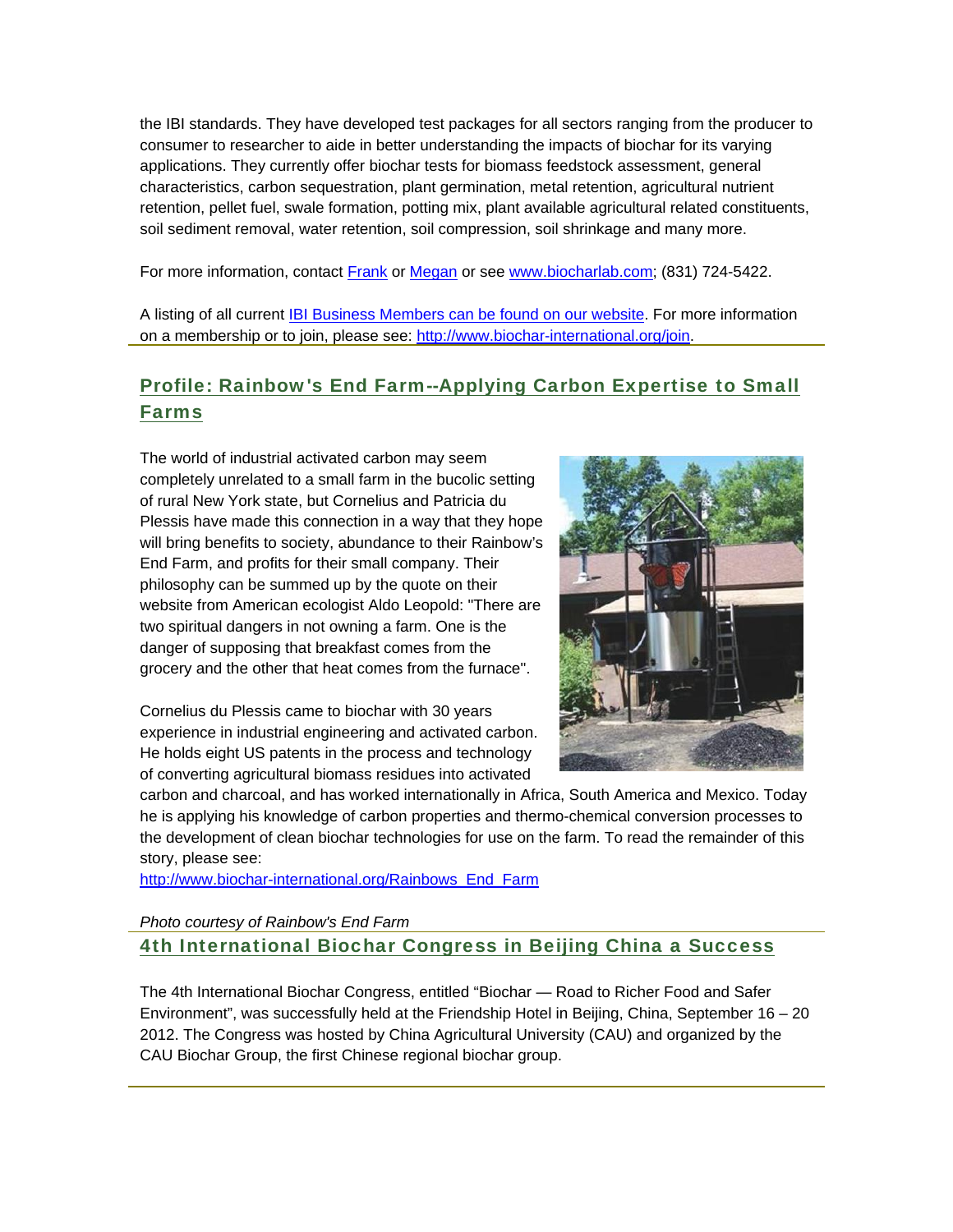More than 200 people attended the Congress coming from more than 20 countries including Canada, Australia, New Zealand, Korea, Japan, India, Malaysia, Philippines, the United

States, the United Kingdom, Germany, Italy, Denmark, Norway, Ireland, Finland, Spain, Sweden, Brazil, Vietnam, Cambodia, Lao PDR, and Nigeria, and over 35 organizations within China.



There were 68 oral presentations and 50 poster presentations on the following biochar-related themes: Production and Characterization, Plant Growth and Responses, Soils, Climate Change, and Overall Effects on the Environment. Many of the presentations highlighted new results and activities, reflecting the frontier of biochar research. These reports posed a challenge to the scientific community to identify the short- and long-term risks of biochar incorporation to soil, if any, and how those risks may be overcome before biochar can be widely used commercially. The Congress website is: www.ibi2012.org; for a full conference report with photos, please see: http://www.biochar-

international.org/sites/default/files/4\_International\_Biochar\_Congress\_Report.pdf.

*Photo courtesy of the conference organizers*

# Report from the First International Biochar Training Course held at Nanjing Agricultural University (NJAU)

In advance of the 4th International Biochar Congress, a Biochar Training Course was held September 10 – 15 at the Nanjing Agricultural University (NJAU) in Nanjing, Jiangsu, China. This course was a joint effort by NJAU, the University of NSW (Australia) and the University of Newcastle (United Kingdom). Thirty participants attended from China, Vietnam, Indonesia, Malaysia, Nepal, Pakistan, Brazil, Australia, Kenya, Nigeria, US, Spain and France. IBI board members Dr. Marta Camps, Dr. Johannes Lehmann, Dr. Saran Sohi, and Dr. Stephen Joseph made contributions to training materials and lectures (both in person and over video). Additional lectures were given by Prof Ken Latham from Newcastle University and Professors Genxing Pan and Lianqing Li from NJAU.



The training's focus was to provide an overview of what is known and what is not known about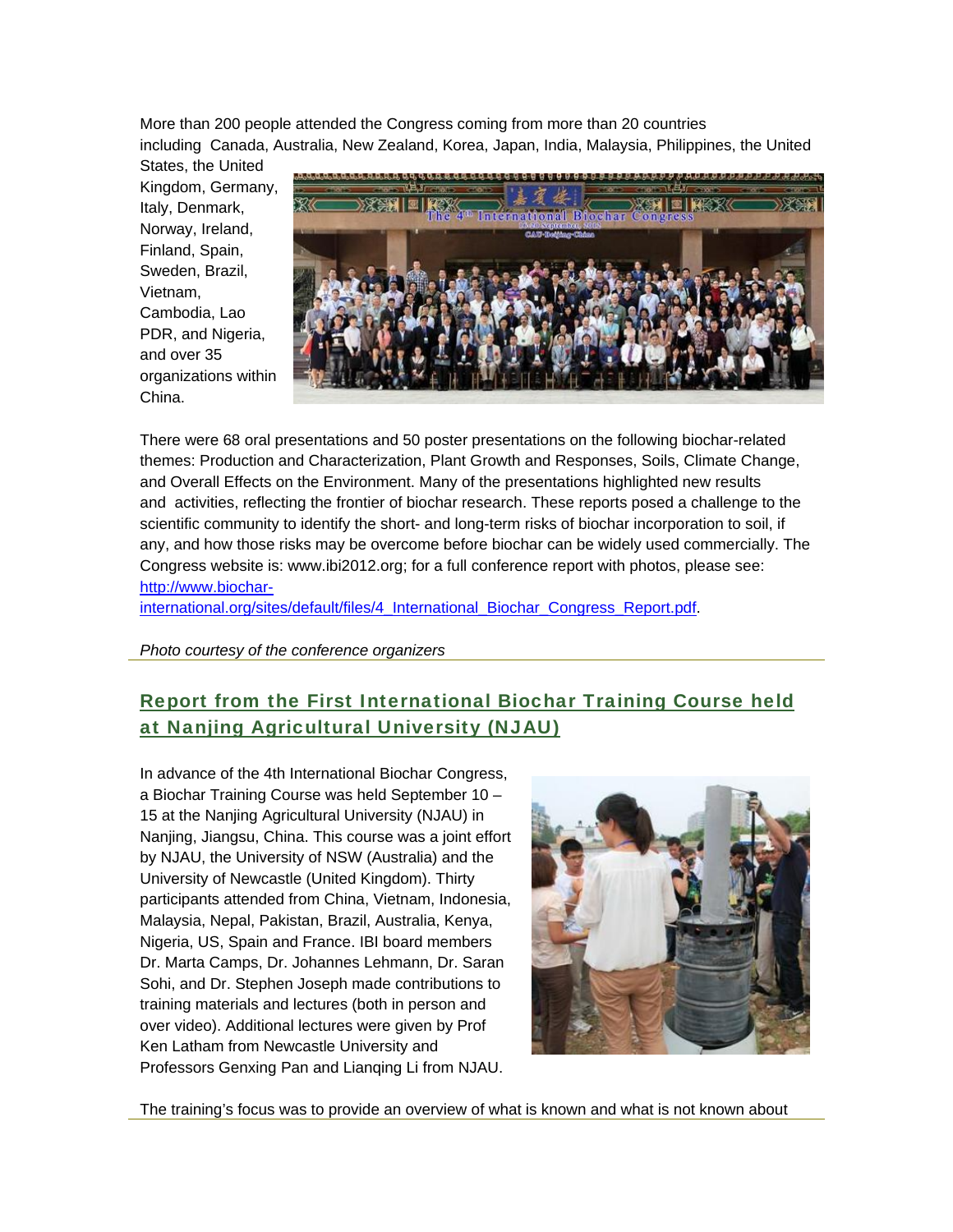many different aspects of biochar. These included the properties of biochar materials as a function of feedstock, process conditions and technology; and crop responses of different biochars, incorporated at different application rates and different pre- and post-treatments in different eco-systems. Participants also gained an understanding of the principles and practice of pyrolysis and biochar production and how to develop and implement sustainable biochar projects and/or businesses. The course also developed training materials and practical exercises to have them evaluated by the participants in an interactive environment.

*Photo courtesy of Stephen Joseph*

### Biochar Briefs: News Roundup for October

We update the website daily with new articles on biochar. For more information, please see: http://www.biochar-international.org/newsbriefs.

#### **Australia**

Results from a five year biochar trial in Tasmania's Huon Valley show that apples grown on trees from biochar-amended soils are up to 20 centimeters bigger than untreated trees growing in the same orchard just rows apart. The biochar trial is being run in conjunction with the Australian and New Zealand Biochar Network and the Tasmanian Institute of Agriculture.

The public was invited to see a demonstration of a mobile pyrolysis machine processing green waste into biochar in the town of Bathurst. The machine was created by Earth Systems and the Victorian North East Catchment Management Authority.

Greening Australia's Biochar and Energy from Trees (BETR) project is addressing biodiversity decline as well as climate change. The growth of farming has led to a decline in biodiversity as a result of the widespread land-use changes. Growing native-species tree plantations, which are turned into energy and biochar, can help improve local biodiversity, connect fragmented landscapes and reduce soil loss.

#### **Austria**

Austrian company and IBI Business Member Sonnenerde is making biochar from paper fiber and grain husks. They have applied for the 2012 Austrian Climate Protection Award for their work to turn waste into biochar.

#### **Canada**

Green Teacher magazine features a story on biochar in education titled: Hands-on Learning With Biochar.

#### **Fiji**

AusAid, the Australian aid agency, is supporting a project in Fiji to restore soils damaged by a recent hurricane. The funding will provide researchers with equipment to produce and trial organic matter inputs including coco-peat and biochar.

#### **Malaysia**

Participants at the Malaysian Palm Oil Board's (MPOB) International Oil Palm Biomass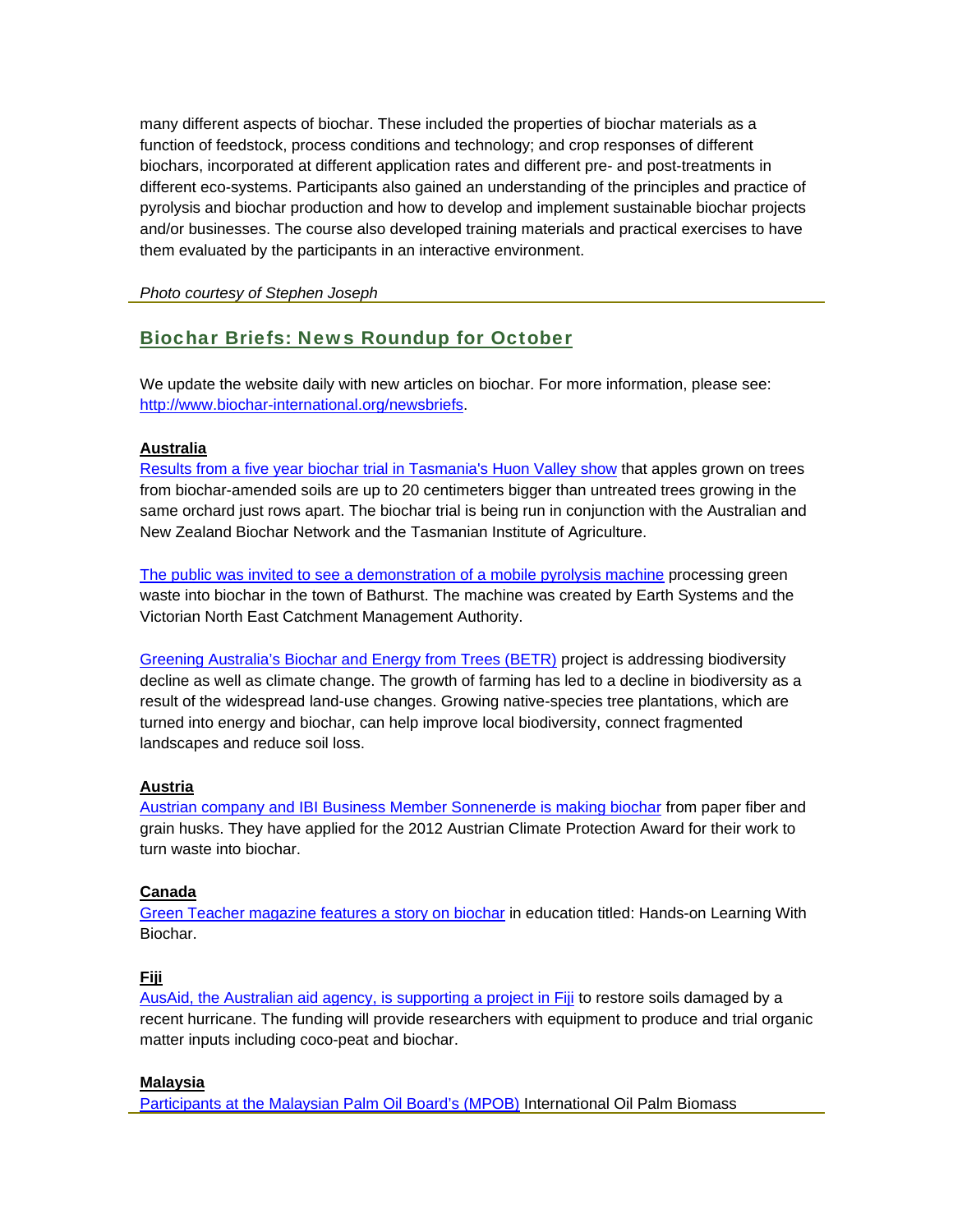Conference on Sept 20 and 21 were informed that oil palm biomass can produce many high value products, including biochar.

#### **United States**

Tree Care Industry magazine has a feature story on "Biochar for Arborists" that profiles work by Bartlett Tree Services, the Morton Arboretum and others to develop methods for using biochar in the care of trees.

Bin Gao, an associate professor at the University of Florida Institute of Food and Agricultural Sciences has received a \$3,000 award to support research to improve agricultural and environmental sustainability involving biochar.

### Opportunities in Biochar

- Submit an Abstract: The 2nd Nordic Biochar Seminar (February 14 15, 2013 in Helsinki, Finland); due October 30, 2012; for more information see: http://www.njf.nu/site/seminarRedirect.asp?intSeminarID=459&p=1004.
- Download an Open Source ebook: Understanding Stoves For Environment and Humanity by Dr. N. Sai Bhaskar Reddy has been published by MetaMeta, The Netherlands; for more information see: http://www.biochar-international.org/node/3690.
- New job postings at: http://www.biochar-international.org/network/jobs.

# Upcoming Calendar Events

- October 27: Biochar Workshop for home gardeners, commercial and small-scale land users; location: Valley Ford, CA, US; more information: http://www.biochar-international.org/node/3721.
- October 30 November 2: ECHO Asia Myanmar Workshop including a full day on Biochar for agriculture and mitigation of climate change; location: Yangon, Myanmar; more information: http://www.biochar-international.org/node/3595.
- November 6 9: Mobile Biochar Technology Comes to the Southern Oregon Woods; location: Oregon, United States; more information: http://www.biochar-international.org/node/3677.
- November 10: The Biochar Revolution: Healing Earth and Atmosphere; location: Tiburon, CA, US; more information: http://www.biochar-international.org/node/3722.
- January 17 18, 2013: 1st Mediterranean Biochar Symposium, Biochar: past, present and future; location: Italy; more information: http://www.biochar-international.org/node/3581.

See the IBI Calendar page for more events. To add an event to the calendar, send the information to info@biochar-international.org.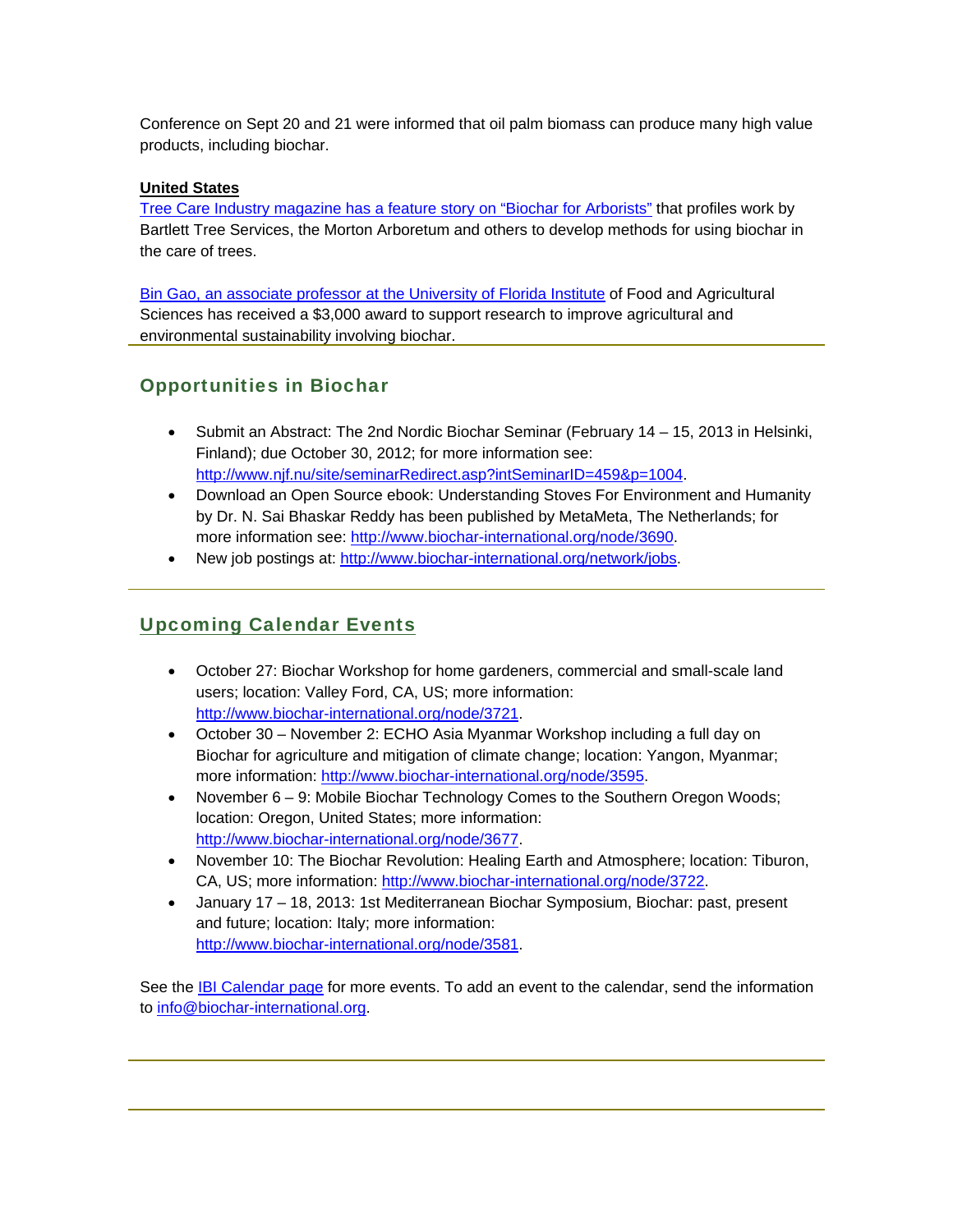# Regional Biochar Group Updates

To read more on the 46 regional and national biochar groups, please see IBI's website. This month includes updates from the Illinois Biochar Group (United States).

The Illinois Biochar Group (IBG) will be holding its fall meeting from 11 am to 4 pm on Nov. 16, 2012. The meeting will be at the Illinois Sustainable Technology Center on the campus of the University of Illinois, One. E. Hazelwood Dr., Champaign, IL. The meeting is open to everyone interested in learning and discussing more about biochar research and activities in IL and the surrounding states. Dr. Kevin Gibson from Purdue University will be the guest speaker and there will also be brief presentations given by  $8 - 10$  other scientists and others working on biochar. The full agenda will be posted on the Illinois Biochar Group website by Friday, Oct. 26. Registration is required only if you wish to order a boxed lunch for the meeting. Please contact Nancy Holm, IBG coordinator if you have any questions.

# Recently Published Biochar Research

IBI tracks all published research on biochar and includes it in our online bibliography. The following articles were added in the last month. Please visit the website bibliography for more information on any of these articles. Due to copyright, we cannot provide full copies of articles unless we have permission from the publisher. If you have published work that is not included, please email us.

 Andreev, Nadejda; María García Álvarez; Claudia Wendland; Friedemann Klimek; Mariska Ronteltap; Piet Lens (2012). A concept for a sustainable sanitation chain based on the semi centralised production of Terra Preta for Moldova. Presented at the 4th International Dry Toilet Conference.

http://www.drytoilet.org/dt2012/full\_papers/4/Nadejda\_Andreev.pdf.

- Chen, C. R.; I. R. Phillips; L. M. Condron; J. Goloran; Z. H. Xu; K. Y. Chan (2012). Impacts of greenwaste biochar on ammonia volatilisation from bauxite processing residue sand. Plant and Soil.
- Conte, Pellegrino; Valentina Marsala; Claudio De Pasquale; Salvatore Bubici; Massimo Valagussa; Alessandro Pozzi; Giuseppe Alonzo (2012). Nature of water-biochar interface interactions. GCB Bioenergy.
- Cowie, Annette; Lukas Van Zwieten; Bhupinder Pal Singh; Peter Quin; and Iain Young (2012). Biochar can enhance soil fertility and reduce greenhouse gas emissions. 16 Australian Agronomy Conference, 2012. http://www.regional.org.au/au/asa/2012/climatechange/8277\_cowiea.htm.
- L Cui, G Pan, L Li, J Yan, A Zhang, R Bian, A Chang (2012). The Reduction of Wheat Cd Uptake in Contaminated Soil Via Biochar Amendment: A Two-Year Field Experiment. BioResources. 7(4) 5666-5676 http://www.ncsu.edu/bioresources/BioRes\_07/BioRes\_07\_4\_5666\_Cui\_PLYZBC\_Biochar \_Wheat\_Cd\_Uptake\_Soil\_2Year\_3226.pdf.
- Fabbri, Daniele; Alessandro G. Rombolà; Cristian Torri; Kurt A. Spokas (2012). Determination of polycyclic aromatic hydrocarbons in biochar and biochar amended soil. Journal of Analytical and Applied Pyrolysis.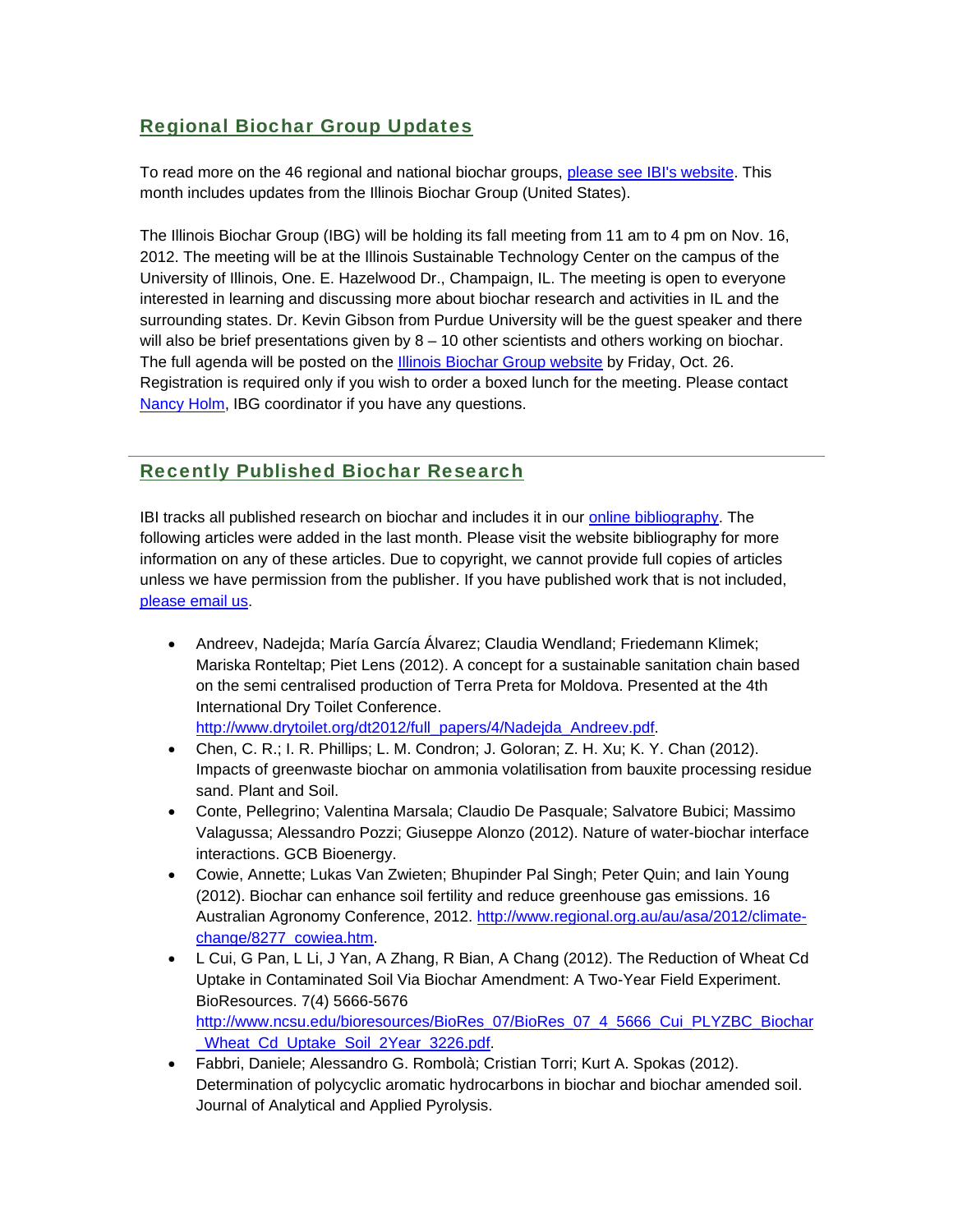- Fulton, Will; Myles Gray; Fredrick Prahl; and Markus Kleber (2012). A simple technique to eliminate ethylene emissions from biochar amendment in agriculture. Biomedical and Life Sciences Agronomy for Sustainable Development.
- Gogoi, Arunima; Talukdar, M. C.; Patgiri, D. K.; Ananta Dutta (2012). Biochar: impact on climate change and soil health. Madras Agricultural Journal. Vol. 99 No. 7/9 pp. 411-419.
- Itchon, GS; AU Miso Gensch R (2012). The Effectivity of the Terra Preta Sanitation (TPS) Process in the Elimination of Parasite Eggs in Fecal Matter: A Field Trial of Terra Preta Sanitation in Mindanao, Philippines. Presented at 4th International Dry Toilet Conference. http://www.drytoilet.org/dt2012/full\_papers/5/Gina\_S\_Itchon.pdf.
- Kung, Chih-Chun; Bruce McCarl; Chi-Chung Chen (2012). Environmental Impact and Energy Production: Evaluation of Biochar Application on Taiwanese Set-Aside Land. http://www.usaee.org/usaee2012/submissions/OnlineProceedings/Environmental%20Imp act%20and%20Energy%20Production.pdf.
- Liu, X.H. and X.C. Zhang (2012). Effect of Biochar on pH of Alkaline Soils in the Loess Plateau: Results from Incubation Experiments. International Journal of Agriculture & Biology. Volume 14: pages 745–750; http://www.fspublishers.org/ijab/pastissues/IJABVOL\_14\_NO\_5/10.pdf.
- Mattila, Tuomas; Juha Grönroos; Jachym Judl; Marja-Riitta Korhonen (2012). Is biochar or straw-bale construction a better carbon storage from a life cycle perspective? Process Safety and Environmental Protection.
- McLeod, Malem; Peter Slavich; and Steve Harden (2012). Soil and pasture responses to poultry litter biochar combined with nitrogen fertiliser on a degraded red Vertosol in Tamworth, NSW Australia. 16 Australian Agronomy Conference, 2012. http://www.regional.org.au/au/asa/2012/climate-change/8004\_mcleodmk.htm.
- Nguyen, Hai; Graeme Blair; and Chris Guppy (2012). Effect of rice husk biochar and nitrification inhibitor treated urea on N and other macronutrient uptake by maize. 16 Australian Agronomy Conference, 2012. http://www.regional.org.au/au/asa/2012/nutrition/7895\_blair.htm.
- Petter, F. A.; Marimon Junior, B. H.; Andrade, F. R.; Schossler, T. R.; Gonçalves, L. G.; Marimon, B. S. (2012). Biochar como condicionador de substrato para a produção de mudas de alface (Biochar conditioner as substrate for the production of lettuce). Revista Agrarian. Vol. 5 No. 17 pp. 243-250.
- Quirk, R. G.; L. Van Zwieten; S. Kimber; A. Downie; S. Morris; and J. Rust (2012). Utilization of Biochar in Sugarcane and Sugar-Industry Management. Sugar Tech.
- Revell, Kenneth T.; Maguire, Rory O.; Agblevor, Foster A. (2012). Field Trials With Poultry Litter Biochar and Its Effect on Forages, Green Peppers, and Soil Properties. Soil Science.
- Ronsse, Frederik; Sven van Hecke; Dane Dickinson; Wolter Prins (2012). Production and characterization of slow pyrolysis biochar: influence of feedstock type and pyrolysis conditions. Global Change Biology.
- Shah, Ajay; Matthew J. Darr; Dustin Dalluge; Dorde Medic; Keith Webster; Robert C. Brown (2012). Physicochemical properties of bio-oil and biochar produced by fast pyrolysis of stored single-pass corn stover and cobs. Bioresource Technology.
- P. Shivaram; Y.K. Leong, H; Yang, D.K. Zhang (2012). Flow and yield stress behaviour of ultrafine Mallee biochar slurry fuels: The effect of particle size distribution and additives. Fuel.
- Singh, Bhupinder Pal; Annette L Cowie; and Ronald Josef Smernik (2012). Biochar carbon stability in a clayey soil as a function of feedstock and pyrolysis temperature.